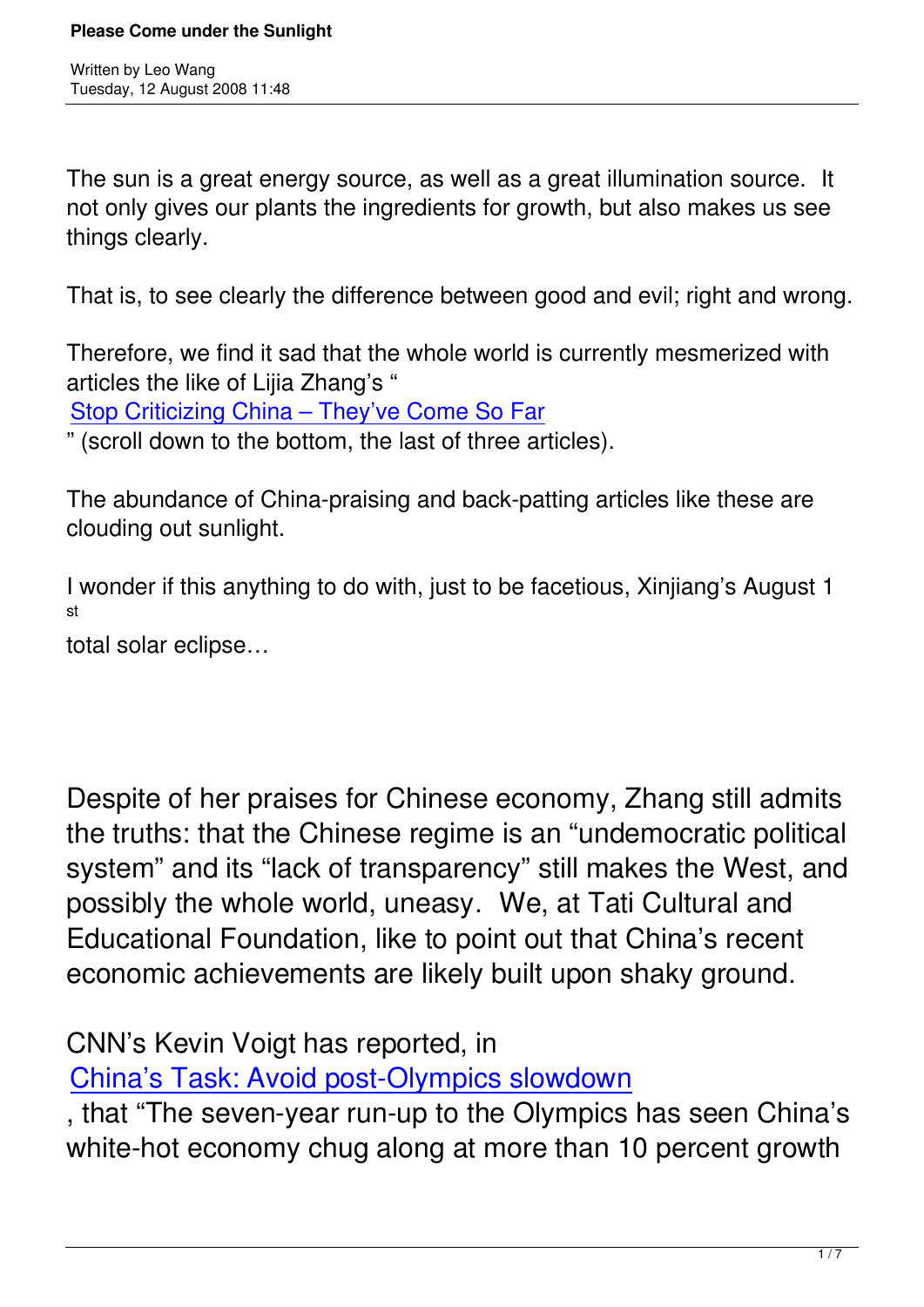Written by Leo Wang Tuesday, 12 August 2008 11:48

## every year.

Investment for infrastructure for the games is somewhere near US\$40 billion."

That's more than China's annual national healthcare expenditure and annual national education expenditure combined!

Once the passion for Beijing Olympics is gone, or shall we say the Olympics bubble popped, China's facelift may not be "so beautiful, clean, and quiet." The truth is, the Olympic is nothing more than an artificial, one-time facelift.

History tells us so.

HSBC's analysts researched every Summer Olympics game since the end of World War II and concluded that

*every*

game's host nation have seen their economic growth rate after the game dropped below the global average.

Compounding the fact that the totalitarian Chinese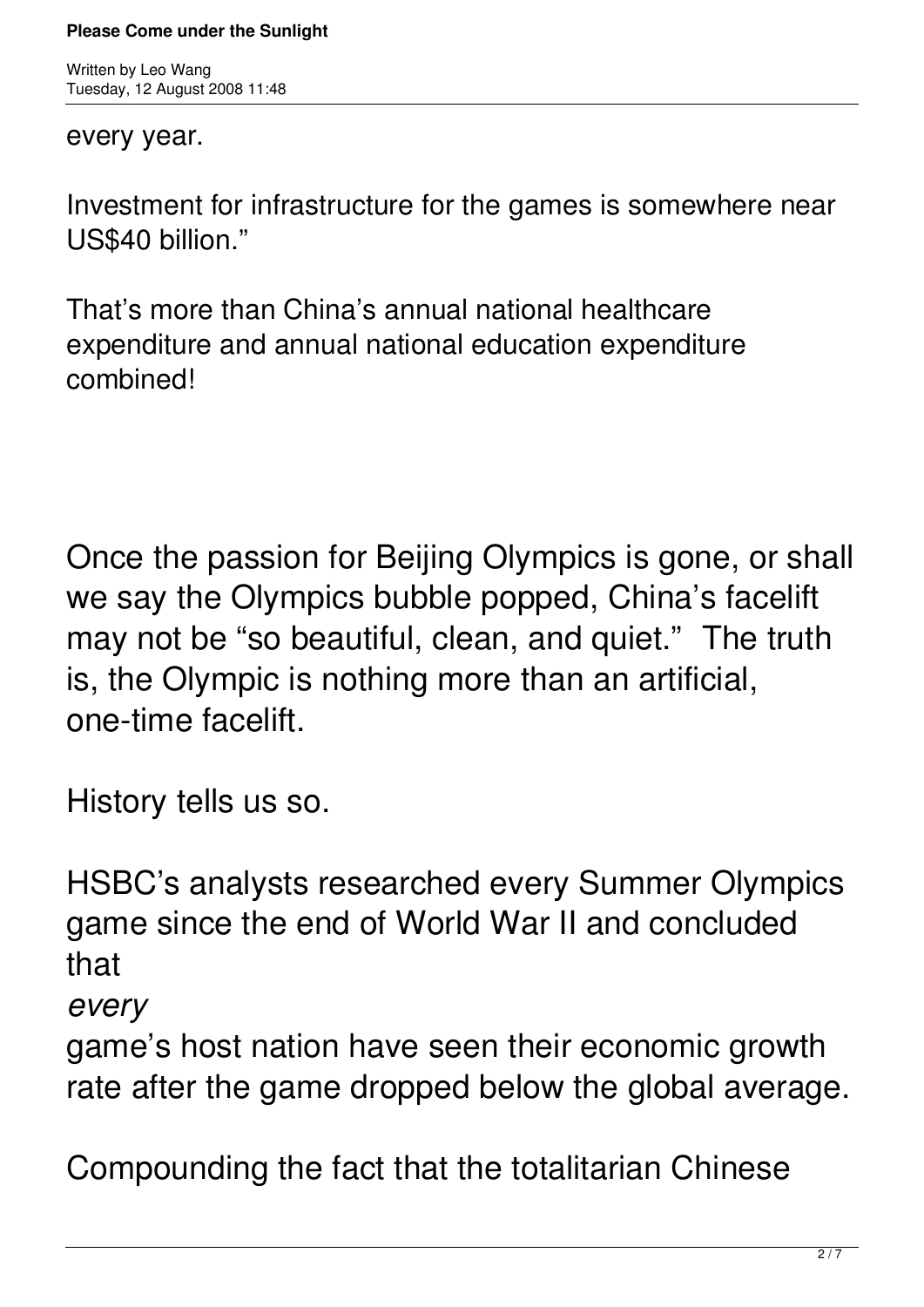.

Communist Party's widespread corruption and lack of transparency, we question how far China had really come.

Darkness fears sunlight, not vice versa. The West's ignorance is not so much about Western people or even Western children's lack of knowledge about  $China.$ 

may very well be the communist regime's *lack of transparency*

A quick, superficial fixes, such as putting up a nice outlook for the Olympics game, Bird's Nest and Water Cube notwithstanding, has the unfortunate consequences of mesmerizing the whole world.

Once the ugly realities surfaced, the truth becomes globally shocking, thereby making the deceptive regime doubly untrustworthy among the populace of the free world.

Hence, the non-transparency of an authoritarian regime is the main reason for the West's "ignorance," or so called by Zhang, about China.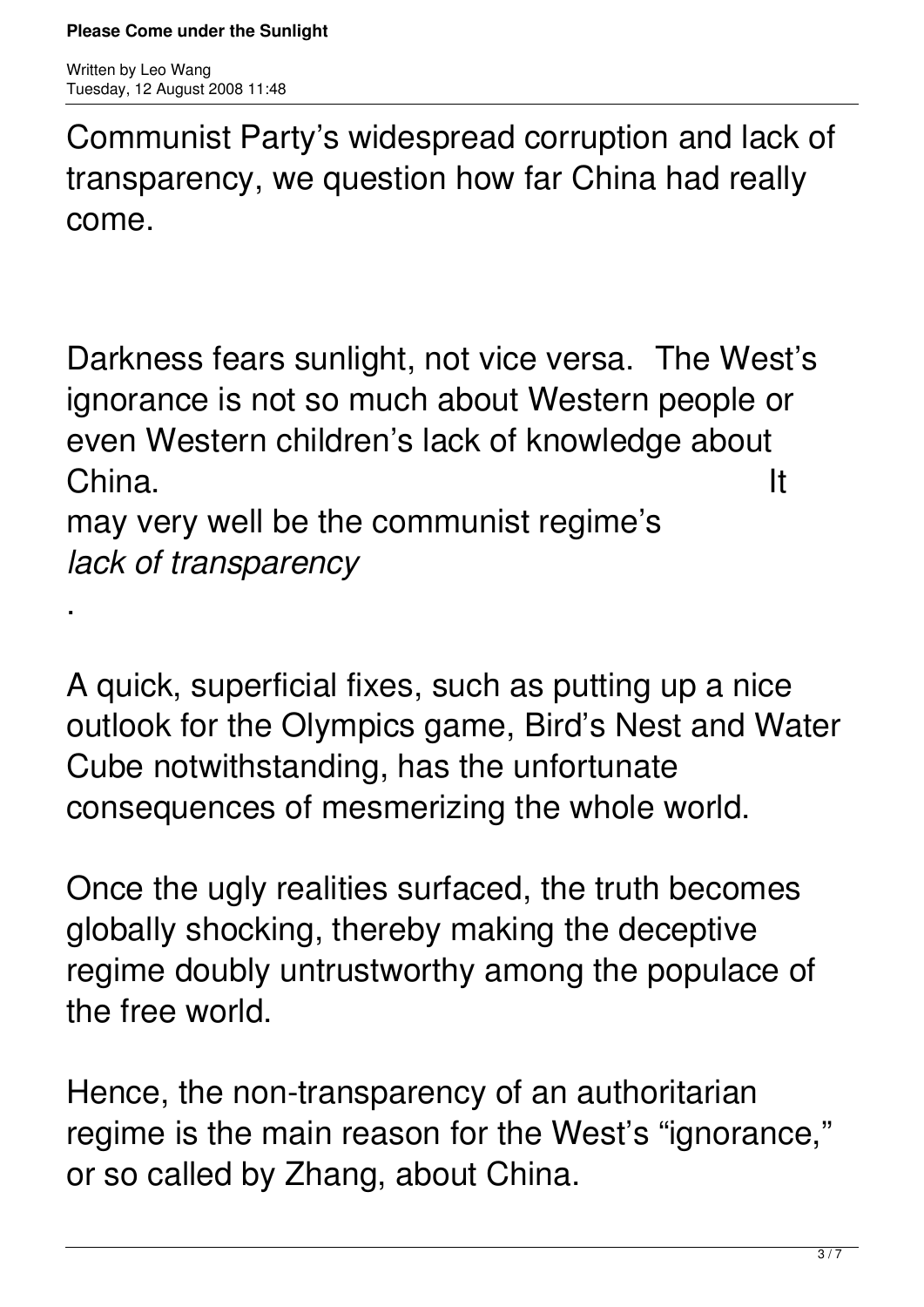.

The free world simply does not trust China.

Let's examine a now safely-buried communist regime to illuminate on the present day China. That regime is East Germany.

With a population of only 17 million, the German Democratic Republic (GDR) won a total of 409 medals in five summer Olympics games.

After the fall of the Soviet Union in the early nineties, truths came to light.

This hideous former communist and totalitarian regime systematically carried out a secret state-sponsored doping program

Unbeknownst to GDR Olympic athletes, they were administered steroids and other performance enhancing drugs but were told what they had taken are just vitamins.

The drugs artificially propelled many athletes to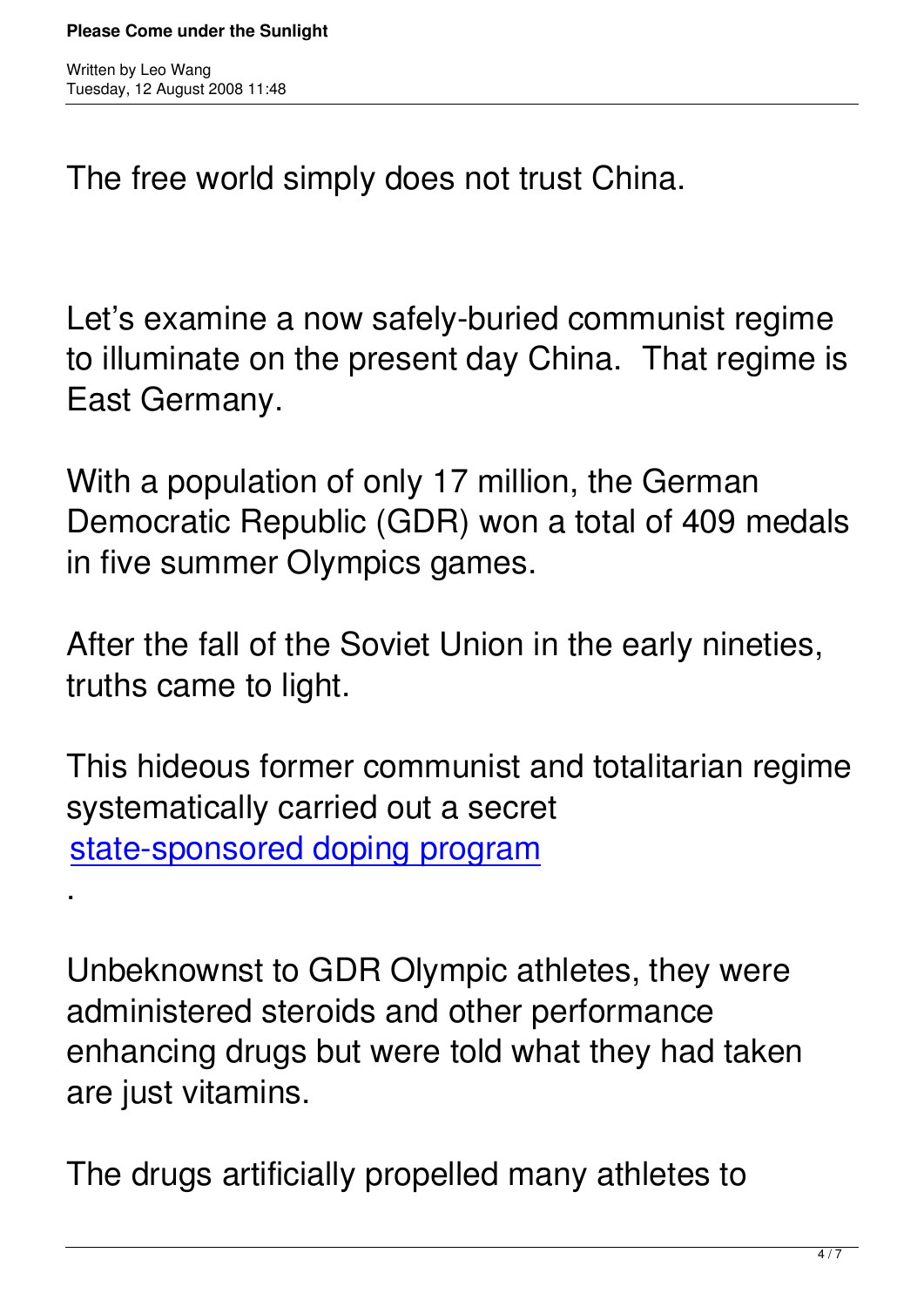Olympic medals…with horrible health consequences many years later.

One female Olympian has taken so much male hormones that she has to undergo a sex change to become a man, in order to live normally. Another athlete, at age of 41, is suffering constant pain all over her body and was told by doctors that her bones are like those of 80-year old.

The most despicable action of all: Piles of records were destroyed in 1990 during the chaos at the end of GDR, as trainers and doctors attempt to avoid being prosecuted.

Below the mesmerizing surface of economic development, there may very well be a dark side of China. The darkness is so thick that the world has difficulty in clearly seeing through its obscurity, though most outsiders do have a sense of uneasiness. The ln the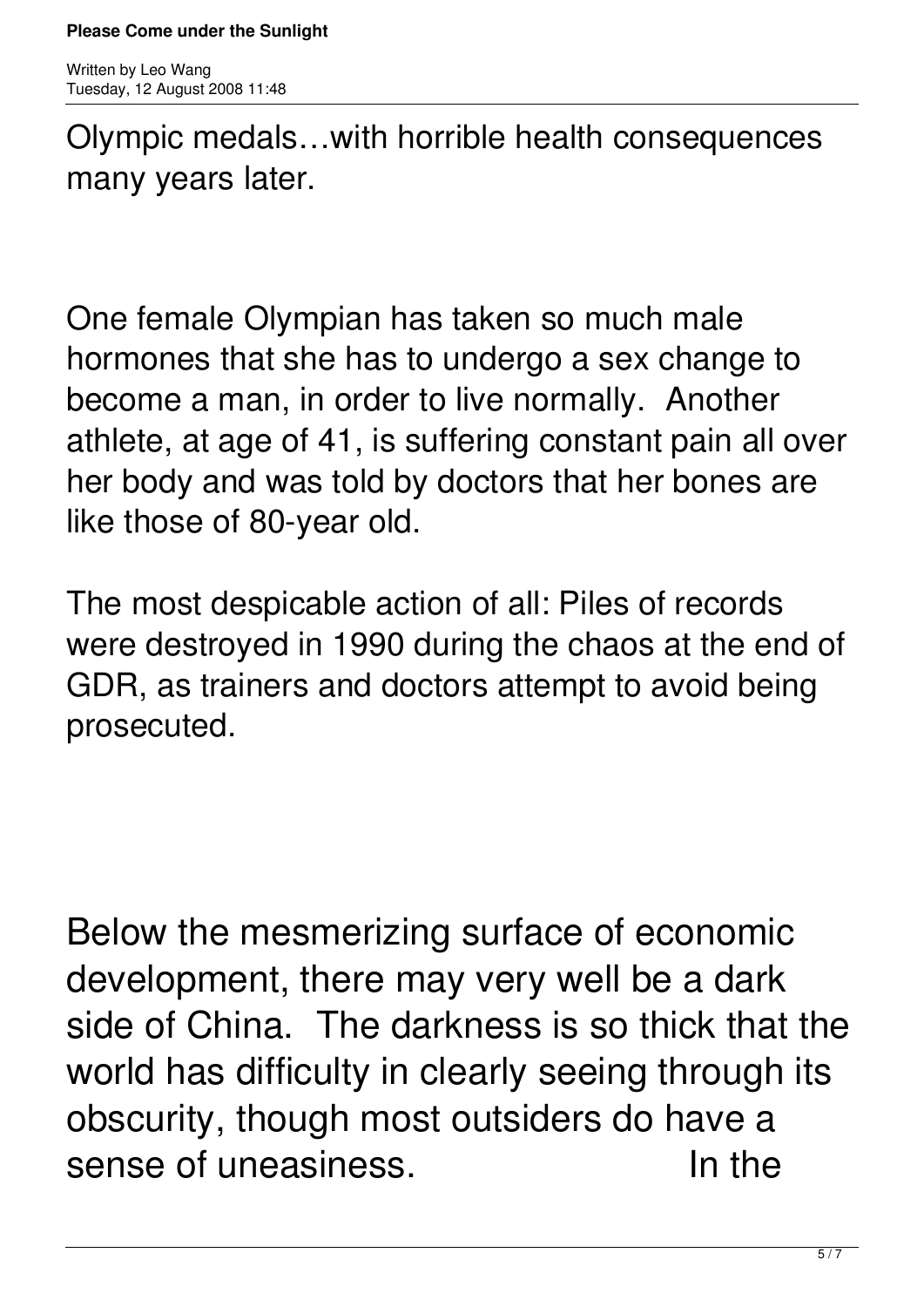future, and possibly in the near future, many of the ugly truths about the Chinese Communist Party will reveal themselves.

We, at Tati Cultural and Educational Foundation, will always play the role of sunlight – to keep on illuminating the truths.

Our symbol, which all of our fellow cultivators cherish very much, is an yellow, solid circle at the center, circumvented by red border, with ten red spokes extending outward from the red circumference: